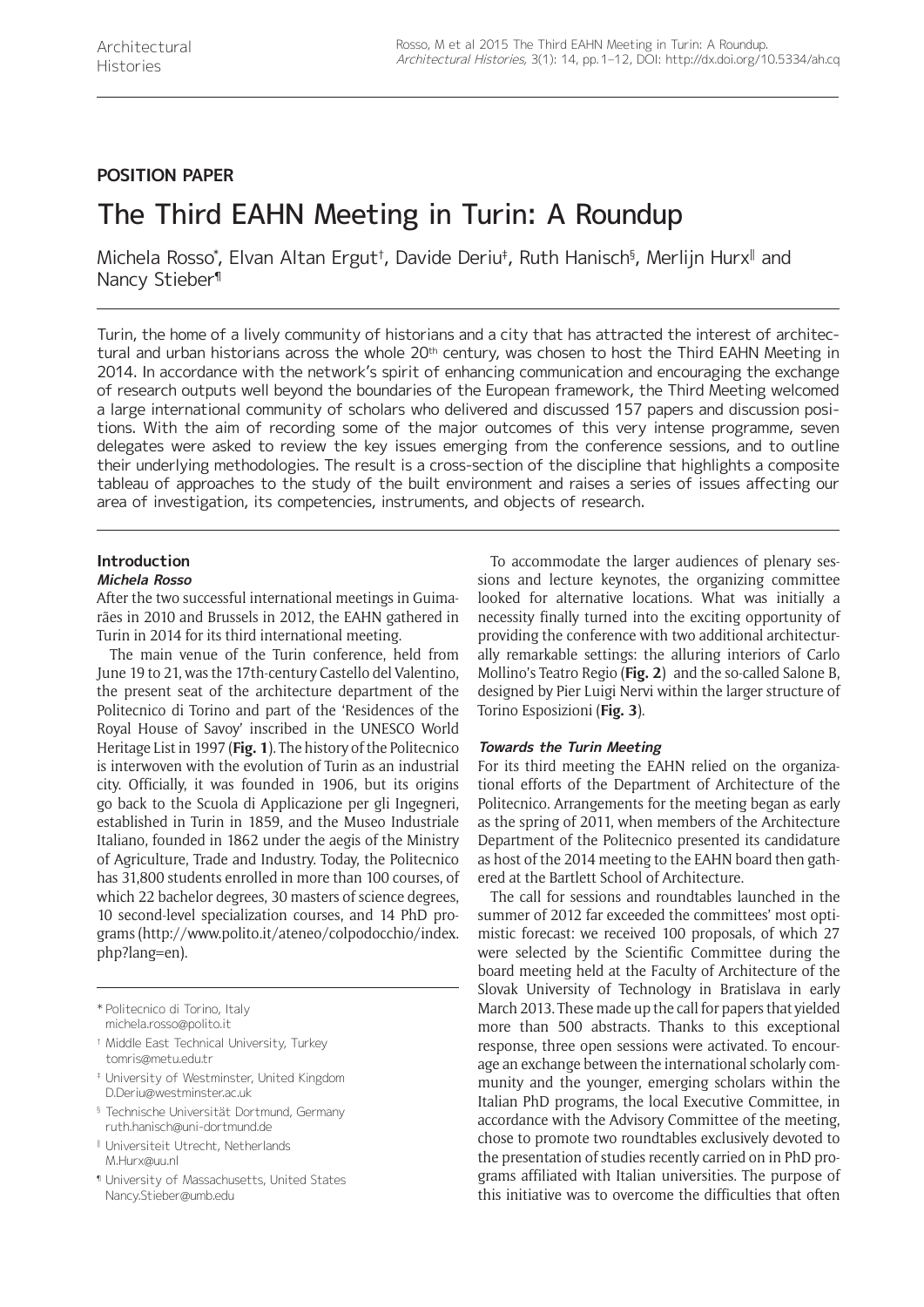

**Figure 1:** Castello del Valentino in the early 1960s. Credit: Agenzia La Presse, Torino.



**Figure 2:** The hall of the Teatro Regio during the acoustic test: view of the parterre and the stage. Credit: Raffaele Pisani private archive.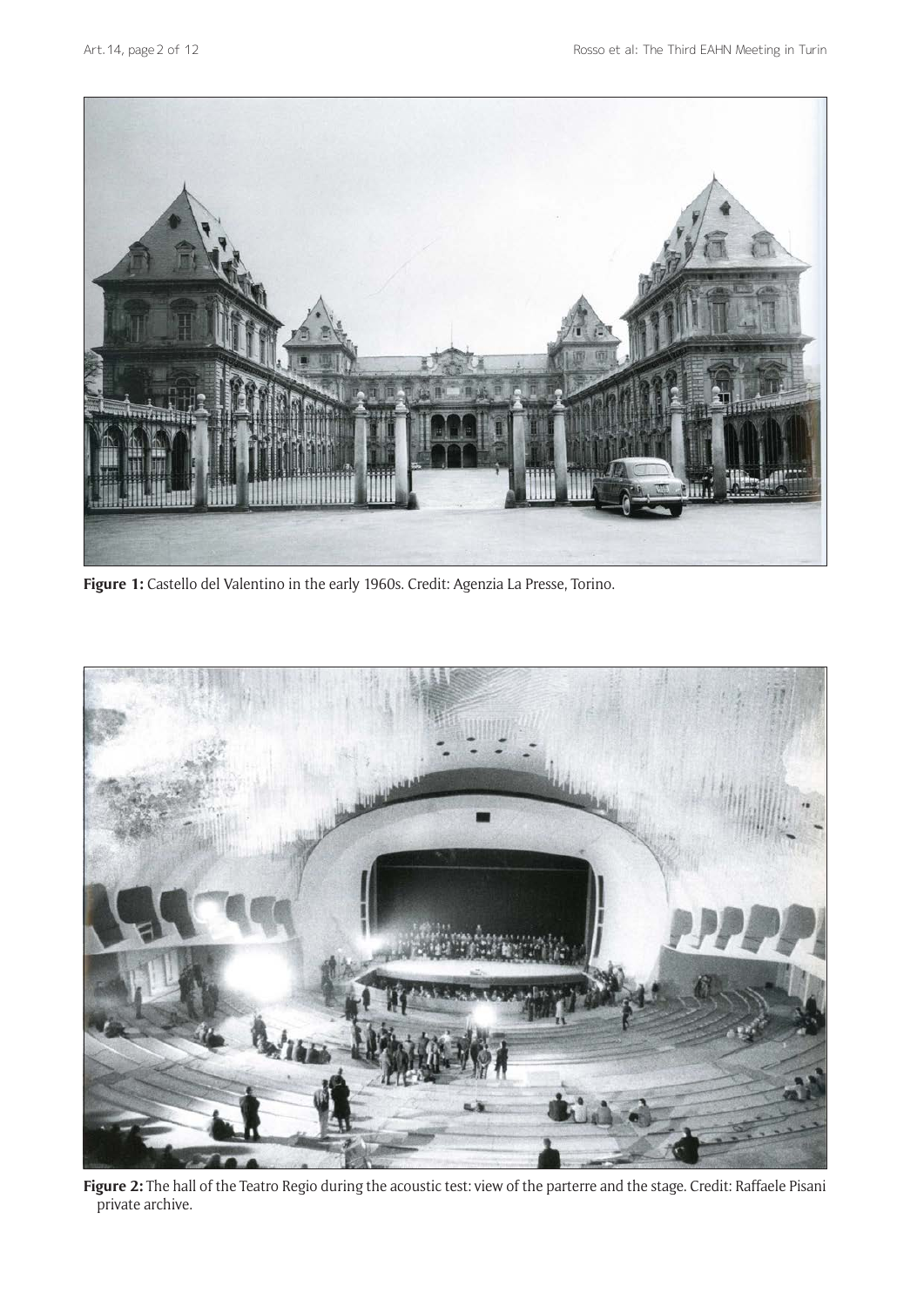

**Figure 3:** Torino Esposizioni – 'Salone B' during the 32nd Turin Auto Show in 1950. Credit: Archivio Storico Fiat.

hinder the dissemination of some of the most promising outputs of Italian PhD programs by providing them with a truly international arena of discussion. This further call resulted in 37 proposals, of which 15 were selected. Hence, the Turin conference consisted of 27 sessions and five roundtables, offering a variety of themes and discussing different time periods.

# **Geographies, Chronologies and Approaches: A General Overview**

In accordance with the statement of the EAHN the goal of the Turin meeting was to encourage the exchange of knowledge and debate among scholars, provide a clearinghouse for information related to the study of the built environment, and promote new directions for research in the field.

In keeping with the past two conferences, the Turin meeting displayed an extraordinary variety of themes, chronologies, and approaches to the study of the built environment, covering different periods and geographies in the history of architecture and urbanism, from antiquity to the present. They included the history of architectural and urban historiography, the history of decorative arts and interior ornament and their interactions with buildings, the history of construction, the intersections between art (theories and practices) and architecture, the history of landscape, and urban history.

The conference also offered a panorama of chronologies, from classical and medieval to early modern and contemporary architecture, urbanism, and theory. As at the two previous conferences, the 20th century dominated other historical periods (101 out of 157 papers), and postwar architecture and urbanism were still the chief focus of most of the papers (41). Nevertheless, the attention of many scholars was on topics before and beyond this period: along with eight papers dealing with pre-war years, ten devoted to the interwar decades, and thirty-two on the 1960s and 1970s, we registered twenty papers set in the most recent past, the thirty years between the early 1980s and the first decade of 21st century, a territory contested by a variety of disciplines, where the boundaries between theory, criticism, cultural studies, and the history of architecture and urbanism often become indistinct.

The physical and geographical dimensions at which scholars tackled their objects of study varied considerably: from micro-histories of buildings to larger territorial perspectives embracing regional, national, and transnational stances. Patient investigations delving into the individual genesis of projects and buildings – and processes of their conception and construction – have been a frequent scale of analysis. Moreover, a few sessions chose the history of building types as the convenient lens for analyzing and comparing a number of different versions of the same category of buildings. While no session was exclusively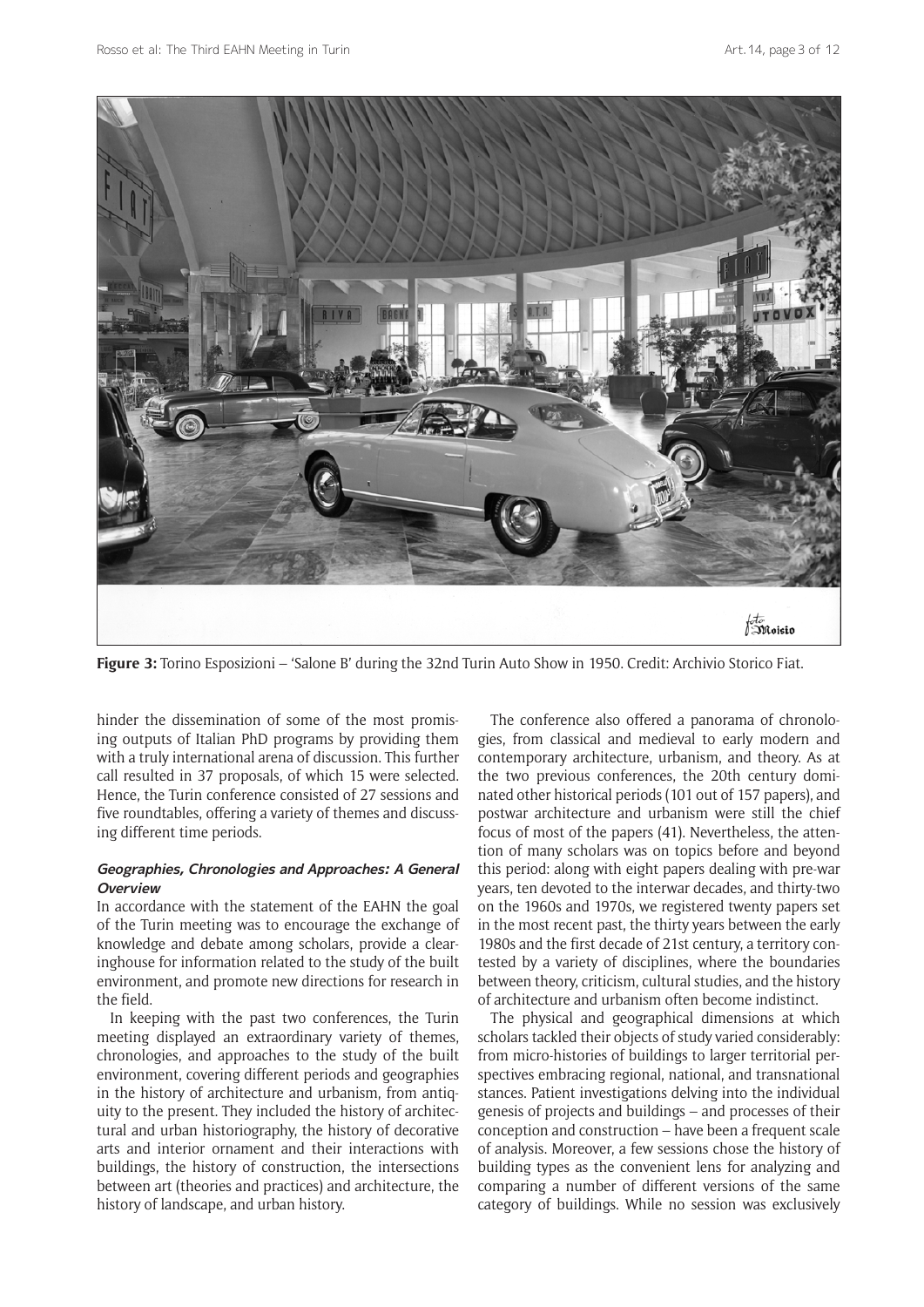devoted to urban history, the city – at its different scales – was either the focus of specific papers or the backdrop against which the many histories narrated in this conference have unfolded. In particular, the meeting's host city was chosen as a field of historical and critical enquiry by a number of local as well as non-Italian scholars. Nationstates were employed by a number of papers as the preferred scales of their research. Studies devoted to the 19th century and to post-independence nation-building strategies and their architectural implications almost naturally fell in this group. Moreover, sessions focusing on architecture in socialist regimes adopted the national framework as a convenient dimension for a series of extensive overviews that made transnational comparative analyses. A specific track of sessions probed how architectural cultures and practices were – and are – transferred at a transcontinental/global scale, including western and non-western environments. This is a field of study that has increasingly attracted the attention of scholars, in and outside Europe, since it was the heart of the EAHN's themed conference in São Paulo in 2013, *[Architectural](http://www.fau.usp.br/eahn2013/) [Elective Affinities](http://www.fau.usp.br/eahn2013/)*.

As in past EAHN meetings, the Turin conference confirmed, and even strengthened, the network's international appeal, attracting 226 scholars as chairs and speakers, from 36 countries. Of these, 54 were affiliated with institutions based in the US. However, the growing internationalization which is so typical of today's academic trajectories – not only within the US – and the consequent diversification of the spectrum of scholars' origins and nationalities made amply clear that the aforementioned figures were far from homogeneous. Italy was present at this conference with 41 scholars followed by the UK (19) and, at a distance, by Australia, France, the Netherlands, Belgium, Ireland, Portugal, Switzerland, Canada, Germany, Israel, Greece, Slovenia, Sweden, Turkey, Brazil, Chile, Croatia, Estonia, Hungary, Norway, Poland, Serbia, Austria, Romania, Russia, Slovakia, Spain, China, Czech Republic, Cyprus, Malta, Mexico and Singapore. The whole picture showed 25 European countries and 9 non-European, plus Turkey and Russia at the crossroads between Asia and Europe. Moreover, among the 149 different universities and research centers represented at the conference, 89 were European, 41 North American, 4 South American, 6 Australian, 3 Turkish, 3 Israeli, 1 Chinese, 1 Russian, and 1 Singaporean.

If the majority of scholars came from institutions based in countries that fall into at least one of the various shared definitions of Europe, one major distinction should be made inside the vast collection of geographical singularities and cultural specificities displayed at the meeting. The conference showed how the geographies of this continental framework have been further enriched, in comparison with the past two meetings, by the inclusion of an unprecedented number (17) of scholars affiliated with Eastern European institutions. The exceptional presence of this community of scholars is not coincidental, and can be at least partly explained as the result of the Scientific Committee's deliberate policy to include three sessions specifically devoted to themes related to former socialist governments. This tendency is further developed by the EAHN board's recent choice of the Serbian capital as the venue for the next EAHN themed conference planned in October 2015, entitled *[Entangled Histories,](http://www.eahn2015belgrade.org) [Multiple](http://www.eahn2015belgrade.org)  [Geographies](http://www.eahn2015belgrade.org)*.

Although only three among the 32 sessions and roundtables at the Turin conference explicitly referred to Europe in their titles, a general overview of the subjects being addressed revealed how for the majority of these researchers, Europe, as a broadly defined entity, still remained the main object of enquiry and field of study. However, the picture would not be complete without mentioning those works whose geographical scopes were situated outside this continental frame, or which cut across geographical locales to embrace broader perspectives of border-crossing relationships. Among the 157 papers presented and discussed in Turin, a number of researchers found their preferred grounds of investigation in the architectural and urban histories outside and beyond Europe.

The diversity of the regions and the further expansion of the EAHN's geographical spectrum calls into question a crucial issue touched upon during the past two conferences, and yet destined to remain – at least partially – unanswered. How do we provide a viable means of dialogue to a growing community of researchers whose singularities, specific identities, and cultural and linguistic differences often demand to be acknowledged? Is the hegemony of English, as a standard and accessible means of communication for the EAHN biannual meetings, always justified? Although we are aware that the expense of simultaneous translations does not allow us to plan multilingual meetings in the future, we attempted to provide, already at this conference, a first, provisional answer by avoiding anglicizing the original names of speakers' institutions. Thus, from the long list of affiliations written in their national languages, we can get a more nuanced portrait of the variety of the local cultural identities, which form such an integral part of this international meeting.

#### **Six Paths for the Conference**

For organizational purposes and to ensure that sessions appealing to the same kind of audience were not scheduled in the same slot, we grouped them into six strands. We realized that what may at first appear as a practical subdivision could also act as a convenient framework through which the richness and diversity of the materials presented in Turin could be organized, approached, and commented upon, and indeed this is well demonstrated by the six texts that are presented in the following pages. The definition of each single track was not an easy job, though: threads were singled out according to chronologies, critical and methodological approaches, and thematic issues.

We grouped four sessions under the heading of 'Early Modern', dealing with time periods extending from 1400 to 1800 and including a variety of approaches, from the history of building types, to attribution studies, the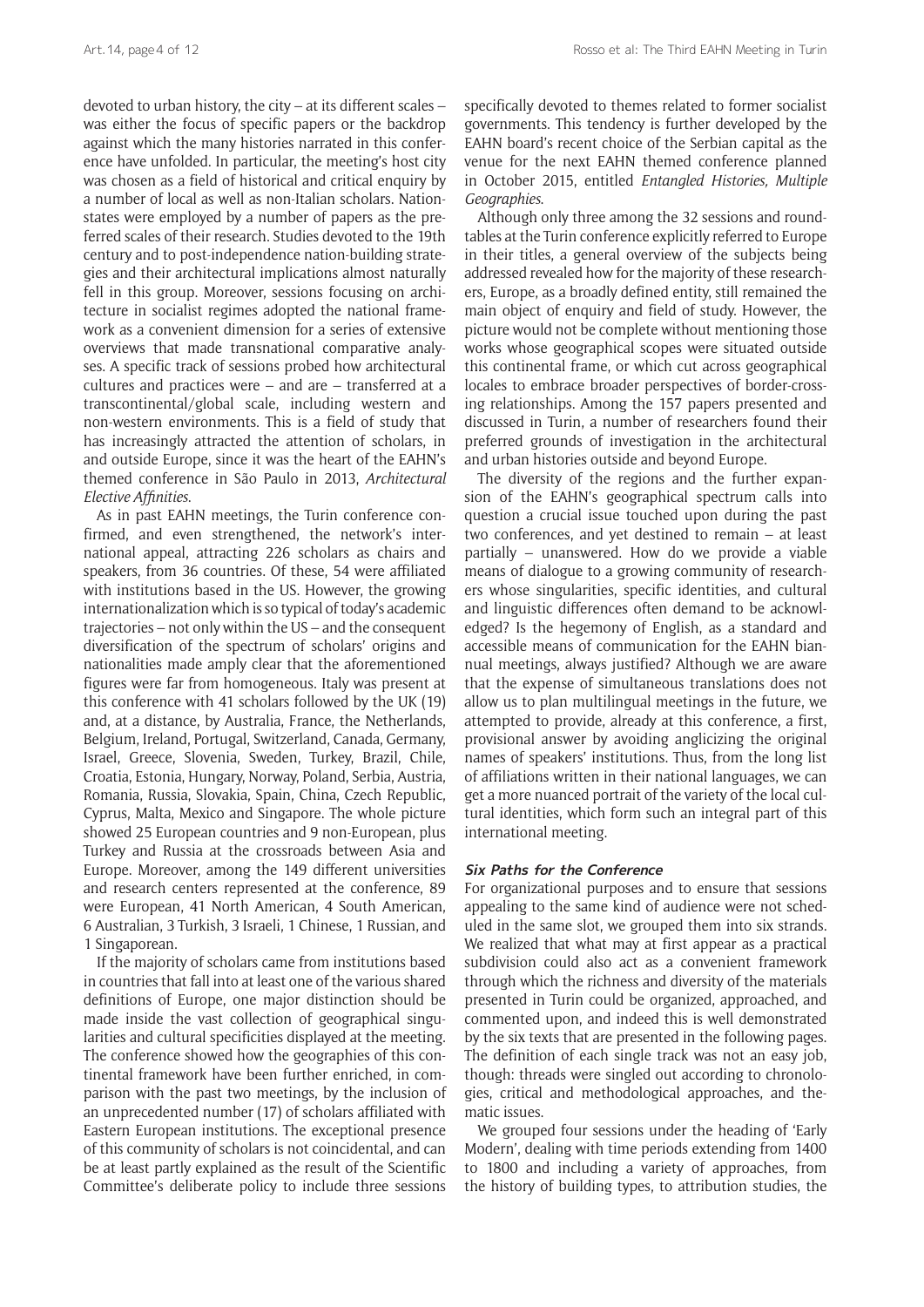history of construction, and historiography. The second track, 'Representation and Communication', brought together those sessions that were concerned with how architectural ideas and buildings are represented and conveyed through a plurality of media and genres, both visual and textual. The track 'Questions of Methodology' assembled papers following underexplored research paths, employing unconventional source materials, proposing new modes of studying historical evidence and re-discussing the very objects of the discipline. Under the track 'Theoretical and Critical Issues' were gathered sessions that took a closer look at conceptual problems in the history of architecture. Beyond the usual interpretation of the term 'theoretical', commonly referring to poetics or figurative theories of design practices, this track proposed to group papers tackling a series of key issues – environment, conflict, postmodernism, anarchism, and the question of origins of architecture – and using them as lenses for re-reading buildings, cities, architectural theories, and texts, or as vehicles to reframe contemporary discussions on specific themes, from democracy and representation in decision-making and planning processes to today's most urgent environmental concerns. The quantitative dominance of the 20th century was acknowledged by its own track of papers. Finally, under the title 'Circulation of Architectural Cultures and Practices' were those sessions that dealt with the dissemination and diffusion of architectural ideas, histories of cultural exchanges, and transfers of technicians and professionals as well as models and practices.

The cross-section of the discipline shown by the collection of 157 papers discussed in this conference provides a highly composite tableau of approaches to the study of the built environment and naturally opens up a series of very broad issues impinging on our area of investigation, on its competences, instruments, methodologies, and objects of research. While for the majority of speakers, aesthetic values did not seem an indispensible prerogative for inaugurating research on a given subject, the conference speakers substantially expanded the scope of the discipline. They explored uncelebrated landscapes of everyday practices as well as the histories of failures and flops, achieving a transition from a history of the built environment as a narrative of single authors and their masterworks to an account of milieux, people, and environments.

At the same time this conference confirmed the presence of at least two major approaches seldom co-existing in the same studies, though not necessarily conflicting with each other. On the one hand, scholars often tend to push the disciplinary boundaries into other fields of study, from geography to anthropology, social, cultural, and visual studies, while on the other, some scholars are assuming an almost positivistic, and more factual research attitude, well rooted in the practice of highly documented, rigorous, archival investigation.

A remarkable result of the meeting has been the publication, corresponding with the beginning of the conference, of the conference proceedings, *[Investigating and](http://www.eahn2014.polito.it)  [Writing Architectural History: Subjects, Methodologies and](http://www.eahn2014.polito.it)*  *[Frontiers](http://www.eahn2014.polito.it)*, issued by the Politecnico di Torino as an online, open-access volume, containing the full texts of the majority of the papers and position statements presented and discussed in Turin.

# **In and Around Turin**

The Turin meeting also introduced conference attendees to some highlights of Turin. The cultural and architectural heritage of this city has attracted the interest of architectural and urban historians throughout the 20th century. Turin has recently been reshaping its economic identity by promoting and being host to a broad range of cultural activities related to its rich and complex history.

The EAHN local organizing committee offered a vast array of guided visits, which the public participated in, with over 400 subscriptions (see [http://www.eahn2014.](http://www.eahn2014.polito.it/tours.html) [polito.it/tours.html\)](http://www.eahn2014.polito.it/tours.html). The tours were the outcome of a collective effort, coordinated by three doctoral student volunteers from the PhD program in history of architecture and led by over thirty experts – architectural and urban local historians, practising architects and structural engineers, members of EAHN committees, conference chairs, independent scholars, faculty members, and doctoral students. Residents were kind enough to open their private homes' doors to the visiting public.

The program of tours encompassed a wide gamut of architectural and urban episodes of this city's fabric. In-depth visits to major buildings and sites were planned, including the masterpieces of Guarini, Juvarra, and Vittone, the landmarks of 20th-century interwar and postwar architecture and urbanism, the Baroque quarters, and the remnants of the industrial plants of Fiat Lingotto and Mirafiori. Visitors had the privilege of accessing a series of important archival fonds, not normally available, related to the history of Turin and its architecture. Some of the highlights experienced by smaller groups included seeing the maps, prints, and drawings in the precious, renowned, and much quoted 'sezione Corte' of the Archivio di Stato housed in a Juvarra building from the 1720s and the collection of a drawings, photographs and correspondence kept in the Carlo Mollino's archives held at the Politecnico's Central Architectural Library. For those who took the 20th-century itineraries, special visits of interiors were also arranged, such as those to one of the apartments of Gabetti and Isola's infamous Bottega d'Erasmo, the nineteen-storey Torre Littoria built in the 1930s by the Officine Savigliano steelworks, and the structures of Torino Esposizioni and Italia 61. Such themes as the history of construction focused on insider views, rarely accessible even to the most informed tourist: Antonelli's complex masonry structure of the Mole Antonelliana and the 17th-century timber frame structures of the roofs of Castello del Valentino. A series of post conference day-tours headed out to the surrounding region, to discover Ivrea and the architectural patronage of Adriano Olivetti, the medieval settlements of Val di Susa, and the other Piedmontese centers of Baroque architecture, from Venaria Reale to Chieri, Carignano, Mondovì,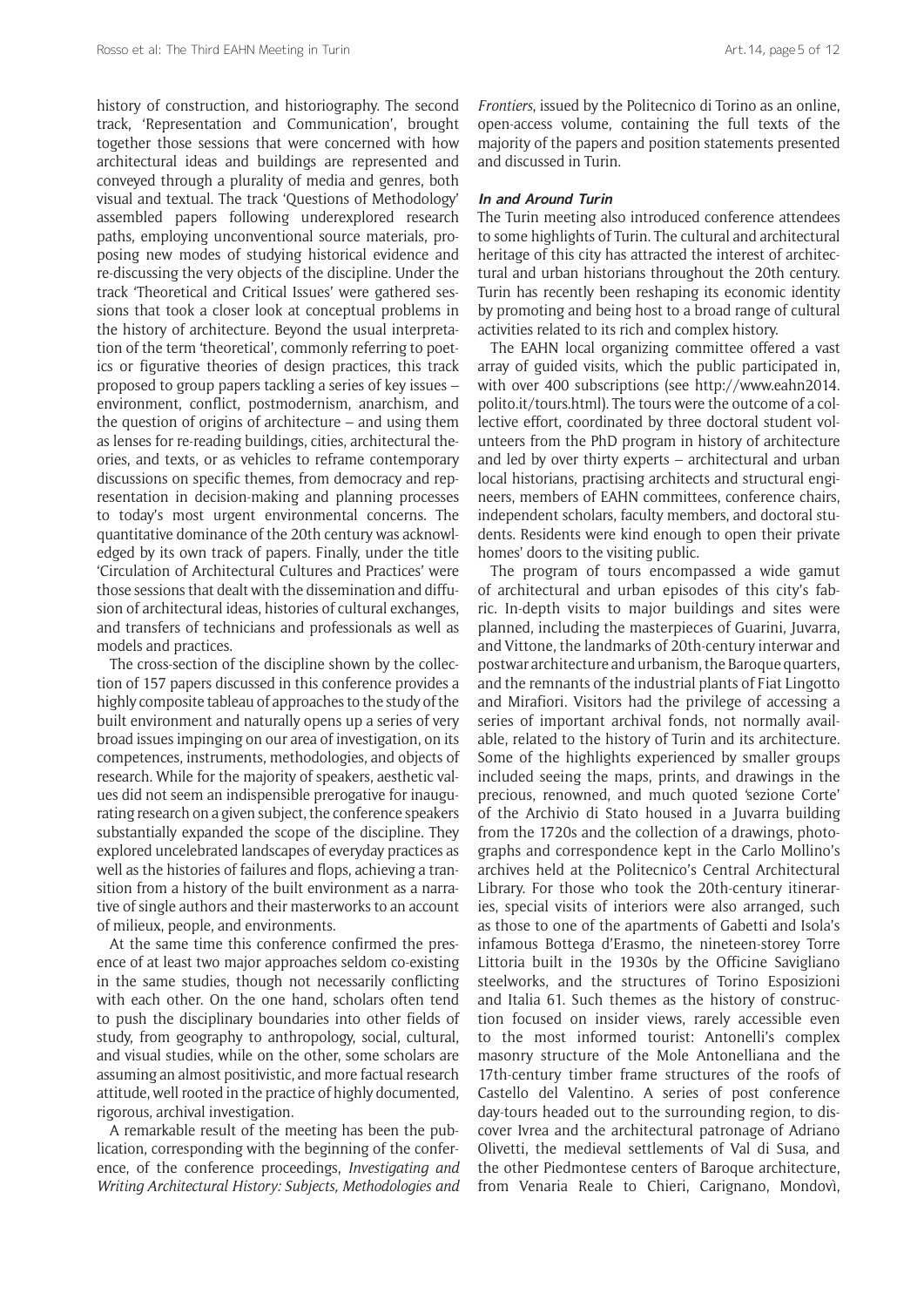Vicoforte and the Canavese (see [http://susanklaiber.](http://susanklaiber.wordpress.com/resources/re-visiting-piedmontese-baroque-architecture/) [wordpress.com/resources/re-visiting-piedmontese](http://susanklaiber.wordpress.com/resources/re-visiting-piedmontese-baroque-architecture/)[baroque-architecture/\)](http://susanklaiber.wordpress.com/resources/re-visiting-piedmontese-baroque-architecture/). Images documenting the tours and taken by some of the participants are visible at [https://](https://www.flickr.com/photos/125666919@N08/) [www.flickr.com/photos/125666919@N08/.](https://www.flickr.com/photos/125666919@N08/)

# **Early Modern**

# **Merlijn Hurx**

The great diversity in approaches and explored geographies in the Early Modern track reflects the broadening horizons beyond the narrow framework of 'Renaissance' architecture, so well described in Alina Payne's keynote lecture. The sessions addressed problems of patronage and representation, architectural production and design principles, the interaction between centre and the periphery, as well as the historiography on style. In particular, the case studies presented in the session 'Fortified Palaces in Early Modern Europe, 1400–1700' covered a large geographical area. The session explored the conjunction of palatial residence and military defense in the Palazzo in Fortezza and the contradictory demands of increasing comfort and ceremonial requirements and the new Italian bastioned defense system. Examples from the 'center', Cremona, and the 'periphery' – Sicily, the County of Gorizia, Portugal, and Moscow – demonstrated that the combination of bastions with such typical medieval military features as towers and crenellations were not a matter of a lack of understanding of central Italian models, but rather a deliberate continuation of medieval forms that emphasized the noble lineage of the owner of the palace. Thus the session provided an insightful way of reconsidering problems of center–periphery and the persistence of 'medieval' forms in the Renaissance.

The related problem of the uses of geographicstylistic designations was at the heart of the roundtable 'Piedmontese Baroque Architecture Studies Fifty Years On'. This discussion critically examined the diverging approaches and methods of historiography since the flowering of studies on Piedmontese Baroque in the 1960s. What can still be learned from the towering figures of Argan and especially Wittkower, and what new paths have been explored since? Particularly, the ways Baroque in Piedmont has been described in terms of its regional artistic identity or has been tied to political space were discussed. In addition, special interest was paid to the reception of Guarini's architecture, which played a crucial role in the formation of the concept 'Baroque', as 18th-century criticism censured Guarini as the single 'Baroque' architect. Instead, the study of his treatise, *Architettura civile*, contributed to a greater appreciation of Guarini's work in the 20th century, as it was perceived as providing a theoretical foundation for modern architecture.

The open session 'On the Way to Early Modern: Issues of Memory, Identity and Practice' dealt with two distinct subjects: design principles and the symbolic power of architecture. The first two speakers addressed the problem of reconstructing the geometrical and arithmetical principles that guided the designs of Renaissance architects in Italy. The other presentations investigated spatial and architectural strategies used to affirm Portuguese rule in Morocco (the only paper in the track that went beyond the boundaries of Europe) and to legitimize banking activities in those early centers of capitalism, Florence and Rome.

The last session, 'Architects, Craftsmen and Interior Ornament 1400–1800', manifested the renewed scholarly interest paid to ornament. Challenging the hierarchy implied in the separation of decoration from structure, proportion, and mass and space, which have been considered as the essentials of architecture since the 18th century, this session explored the importance of ornament in the Early Modern period. Particular attention was paid to the roles of architects and craftsmen in the design of ornament. Were craftsmen mere executors of the architect's ideas or were they fully fledged actors with considerable influence on the design? Who were arbiters in taste and who were disseminated new forms? Tied to this problem was the question to what extent architecture should be considered as an individual product or as the result of a collaborative act; and how these multifaceted social interactions fit in the narrative of architectural history.

# **Representation and Communication Nancy Stieber**

When the scientific committee for the 2014 EAHN conference assembled the accepted sessions, it uncovered the themes of representation and communication. At the conference, what emerged from these themes was, on the one hand, a comparative focus on the representational scope of particular media, for example, the potential of the drawing, the print, the scale model, the plaster cast, the photograph, to convey architecture visually, and on the other hand, communication studied through the institutional frameworks implied by the book, the periodical, the slide show, the exhibition.

From what I witnessed in the sessions, it seems that architectural history is continuing to reap harvests from major studies like Jürgen Habermas, *The Structural Transformation of the Public Sphere*, from 1962; Svetlana Alpers' founding of the periodical *Representations*, in 1983; and Jonathan Crary's *Techniques of the Observer*, of 1990, to arbitrarily list a few – in other words, works that have opened inquiries into general issues of representation and communication relevant to pre-modern, modern, and now post-modern studies over the past thirty or more years.

Papers considered various means of architectural communication, including those requiring the physical presence of the audience, such as the history of architecture represented through displays of casts, exhibitions, or narrated slide shows. Another strain of interest was the publication of multiples accessible simultaneously to a dispersed mass audience: prints, books, periodicals, postcards, catalogues. These discussions raised issues about audience: Who is being included in or excluded from the architectural conversation? What is permitted to discuss and what not? Such issues arose in such disparate cases as the curious opening of architecture to public criticism through anonymous pamphlets in the Netherlands of the 18th century or the heavy hand of government-controlled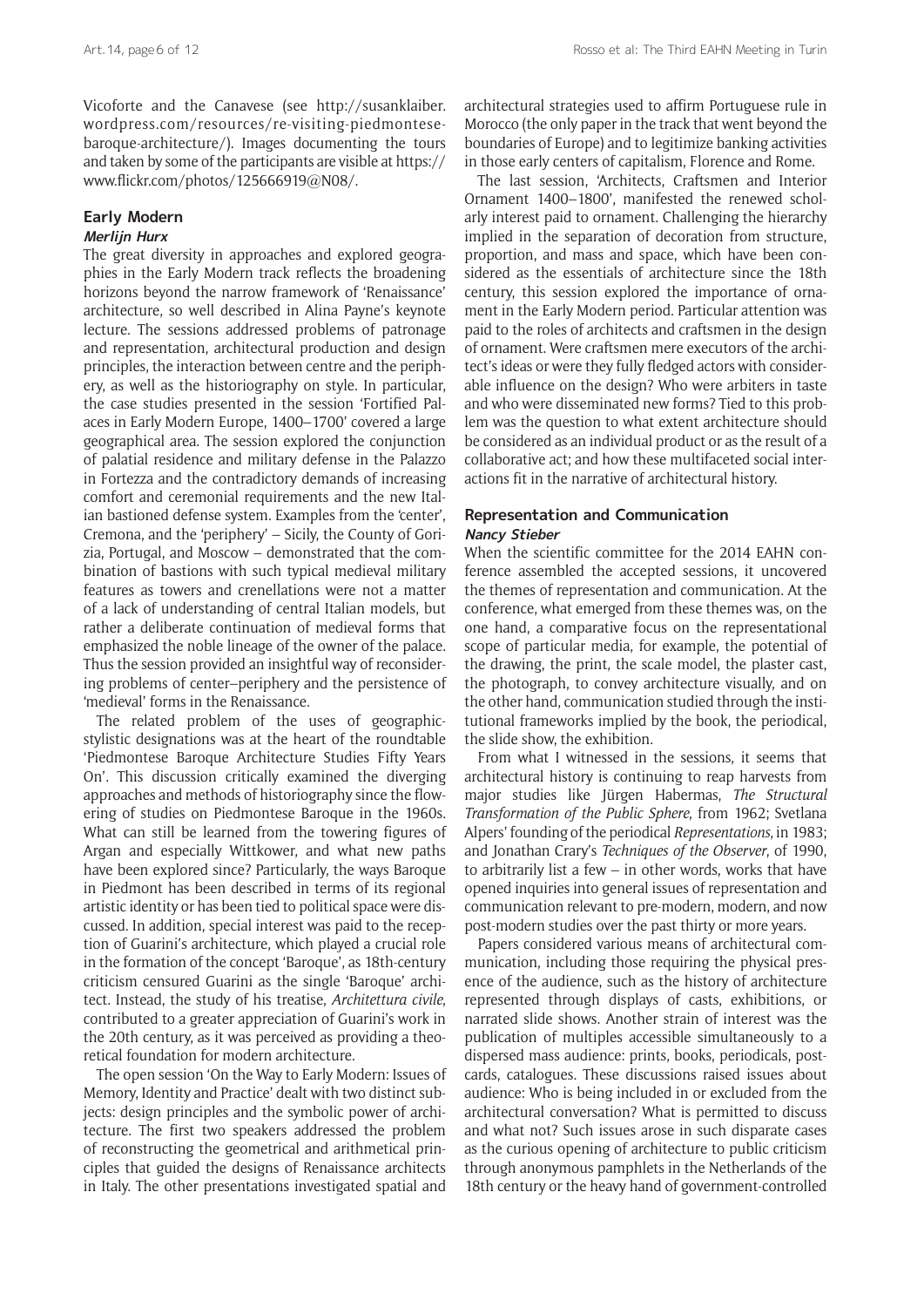ideology in the dangerous landscape of changing correct attitudes in 1950s China.

The question of agency then follows. Who participates, initiates, is invited into architectural communication? Papers examined exchanges among the arts, among architects within the profession, and between the profession and the public. They also addressed structures for such communication – for educating the public, for response from the public – and the various limits, restrictions, degrees of openness, and legal parameters influencing communication.

Naturally, we continue to examine modes of communication among architects through their internal disciplinary discourse. Ongoing research has highlighted the role of journals in cultivating the postwar Italian synthesis of the arts and postmodern discourse. Such studies usefully extend an established research trajectory. Other papers explored how architecture itself becomes a medium of communication, a conduit for the exchange of ideas between disciplines – for instance, among the arts, which the organizers of the session on Italian modernism called intra-aesthetic dialogue.

But there was also interest in the various publics outside the architectural discipline, as conversational partners, critics, and audience. For instance, we learned how the popular French press moved its presentation of the Manhattan skyscraper from documentary text to spectacularizing image in a mere sixteen years in the attempt to shape public perceptions of architecture in the first decades of the 20th century.

Accordingly, the sessions demonstrated that a focus on architecture and communication is useful in shaping questions about the ways that architecture operates in the imaginative sphere, the public sphere, and even the legal sphere, each of whose histories can inform us as we extend our understanding of how architecture works, whether through the disciplinary dialogue or the dialogue with the public.

As for representation, a few years back a friend commented that one doesn't look at buildings anymore, just their reflections in various modes of representation. Certainly, the ongoing interest in the rhetorical use of photography has become well anchored, as we saw in the historiography implicit in pre- and post-Bauhaus representations of Gropius' Fagus factory. However, two areas in the study of representation emerged that show particular potential. First, an important new discussion related visual means of representation to textual means: how word and image function in tandem or tension. Here the modernists probably have much to learn from the methods already developed by the pre-modernists who have been examining this nexus for a long time. The privileging of image over text is apparent in the modern era: and the historians seem as seduced by image as the intended audiences. What about text?

Another issue that kept appearing is the study of seriality and the sequencing of images as narrative structure. Short of cinematic representation, the experiential encounter with architecture or the city can be simulated with sets and collages of images. The issue of seriality arose not only in the sessions of the track, but also in the pre-conference workshop on urban representation.

One thing is clear from the productive discussions that ensued from the sessions in this track: we need to continue mapping the roles that modes of representation and modes of communication play in shaping the architectural imaginary and the architectural possible. How these have already been altered by the digital revolution and how they will further develop was not raised in this track in Turin but is surely a subject for future research.

#### **Questions of Methodology Davide Deriu**

The 'Questions of Methodology' track was perhaps more elusive than others, in that the sessions did not always address methodology in explicit ways. Interestingly enough, the term 'methodology' itself was only sparsely evoked. Oftentimes, the conference displayed the signs of a healthy discipline intent on expanding its range of subjects, areas, and periods through well-established research methods. While listening to some truly excellent case studies based on rigorous archival research, one would have been forgiven for ignoring the thematic track they were placed in. Nevertheless, the five panels did raise a number of interesting and thought-provoking issues, which felt like breaths of fresh air in a sweltering Turinese week.

A key issue that emerged from this track concerns the multiple temporalities in which architectural history is implicated. One way in which this was addressed was through a session on the production of 'non-simultaneity'. While focusing on the specific field of construction history, the eponymous session debated the critical potential of this concept for architectural historians. The term 'nonsimultaneity' (formulated by Ernst Bloch in the mid-1930s) referred, for instance, to the slippage between the stages of design and construction, when they appear to belong to different temporalities, or to architectural projects that are non-synchronous with the dominant practices of their place and time. While there is undoubtedly some mileage in this concept, it was made amply clear that the coexistence of different temporal planes is invariably informed by a certain view of history that needs to be articulated.

Temporality was also central to the session on historiographies of the present, which tackled questions of methodology perhaps more directly than any other. Prompted to reflect on Rayner Banham's quote, 'Can we find new bottles for new wine?', the panel insisted on the need for new frameworks to understand our recent past. Among the critical views presented was a call to recognize how the social movements of our times, along with emerging art practices, might instigate a renewed empathy for material objects and collective formations. It was proposed that creative ways of teaching, combined with research, might provide architects-cum-historians with the means for bottling some of this wine.

Further questions were raised as to how contemporary design practice can influence our evaluation of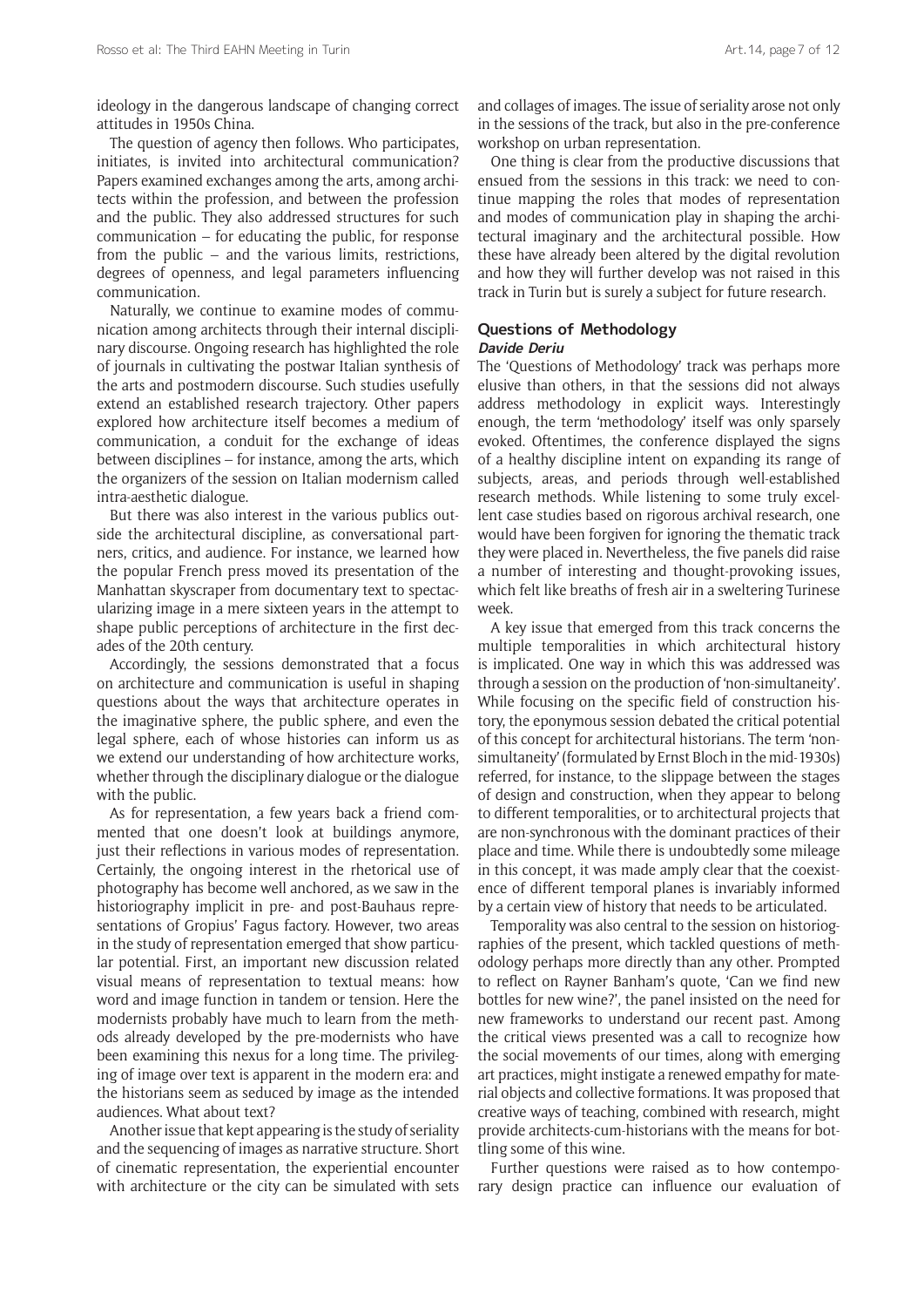architecture from the past, thereby redefining what is worthy of attention when we turn to a historical subject. It was refreshing to hear papers that sought to expand the temporal categories of architectural history by proposing imaginative ways of 'telescoping the past through the present' – in Walter Benjamin's famous phrase. New methods were discussed with regard to the study of the ancient past as well as the more recent one: a roundtable presented various applications of advanced techniques, from remote sensing to digital modeling, to the study and visualization of classical architecture, while also debating the pedagogical implications of these emerging tools.

As one may expect, questions of interdisciplinarity did not escape the methodology track. Special attention was paid to architectural history's engagements with other discursive fields, such as cultural studies and environmental science, whose long-term impacts have only just begun to be assessed. These critical perspectives point to a lingering anxiety about instrumentality in our discipline. Sooner or later we may have to think about an evolutionary history of architecture: one that charts the genealogy of its mutual exchanges with other disciplines, and its oscillation between a quest for autonomy and the lure of cross-fertilization. Moreover, as one speaker proposed, interdisciplinarity does not have to be considered exclusively in a 'horizontal' manner (i.e., operating across disciplinary lines); it can also be construed as a 'vertical' project where the practising architect is actively engaged in the production of theory and history – an idea that evokes the rounded intellectual from other eras.

Professional practice was, indeed, a recurring theme of this strand. It was discussed especially in two sessions that looked at the role of the architect after World War II. 'Bread and Butter and Architecture' mapped an area of research concerned with the figure of the salaried architect and its involvement in the political and social institutions of that period. New light was shed on how different design approaches were adapted to the changing needs of everyday life, but also on how various negotiations between individual and collective agencies reshaped postwar societies in western countries. A further session probed the links between 'The Architecture of Bureaucracy' and the institutions of state power that emerged in the same period. To appraise the architect's contribution to the social production of space, historians have been ploughing through ever broader sets of documents; as a result, a new chapter in the historiography of the profession appears to be in the making.

Questions of practice were also articulated beyond the realm of the design professions. The session titled 'On Foot', in particular, discussed the significance of walking for the production of architectural knowledge. The aim of the panel was to step away from the notion of architecture as the 'persistent shell' of human experience so as to embrace, instead, the experience itself as a historical subject. From pilgrimage to perambulation, walking was shown to be central to the social practices of different places and times. The session threw open some questions that will no doubt deserve further research. How can we

study a practice that is inherently ephemeral? And how can we represent its historical occurrences?

The latter session echoed a wider concern with architectural history as an embodied practice. Indeed, if one issue had to be singled out from this track, it would be the intimation to expand the researcher's toolkit and to confront architectural history through more expansive types of fieldwork. The call to embrace what a speaker called 'the physicality of research' challenges us to develop new ways to bring historical knowledge to life, but also to lay bare the methods and procedures through which such knowledge is produced.

# **Theoretical and Critical Issues Hilde Heynen**

In her concluding keynote lecture for the EAHN conference in Brussels in 2012, Mary McLeod reminded us that architectural history and theory are necessarily intertwined: to produce good scholarship, architectural history needs to be theorized, just as architectural theory needs to be historicized. Only by wielding the tools of theory can architectural history do more than take buildings at face value, only by relying on history can architectural theory anchor itself in the experiences of practitioners, clients, and users. Architectural history in recent decades has indeed interacted quite thoroughly with theory, and more specifically with critical theory. Critical theory, in the broad sense of the term, is the body of knowledge that consciously operates in view of a horizon of a better, more emancipated and more just future of society, asking how and why the present and the past fell short of such notions. To this end it critically examines common notions, concepts, and understandings to reveal their unstable nature, their disciplining effects, or their emancipatory potentials.

Such conceptual concerns were clearly at stake in Alina Payne's keynote lecture, as well as in the sessions brought together under the track 'theoretical and critical issues'. Payne reviewed the concept of 'renaissance', arguing that there was no definite consensus as to its chronology, geography, or vocabulary. By focusing on the micro-issue of 'the relief', she was able to show how this was positioned as a mediator across different art forms and thus might provide an interesting angle to further question the relationships among the arts, as a possible marker for 'renaissance'. In the session on 'Histories of Environmental Consciousness' the concepts of 'environment' and 'nature' were scrutinized. In tracing the pre-history of our current discussions on sustainability, the presenters showed how in the postwar decades these terms had connotations that were somewhat different from today. 'Environment' in this period referred to notions about climate and thermal comfort, as well as to men's relation with the earth. The earth evoked for some parties questions of resources, but was framed mostly in terms of an organic unity that was sought after between humankind and 'nature'. The latter term also was used in many different ways. Sometimes it was imbued with a spiritual sense, embodying a quasireligious reference to nature as the home of the divinities,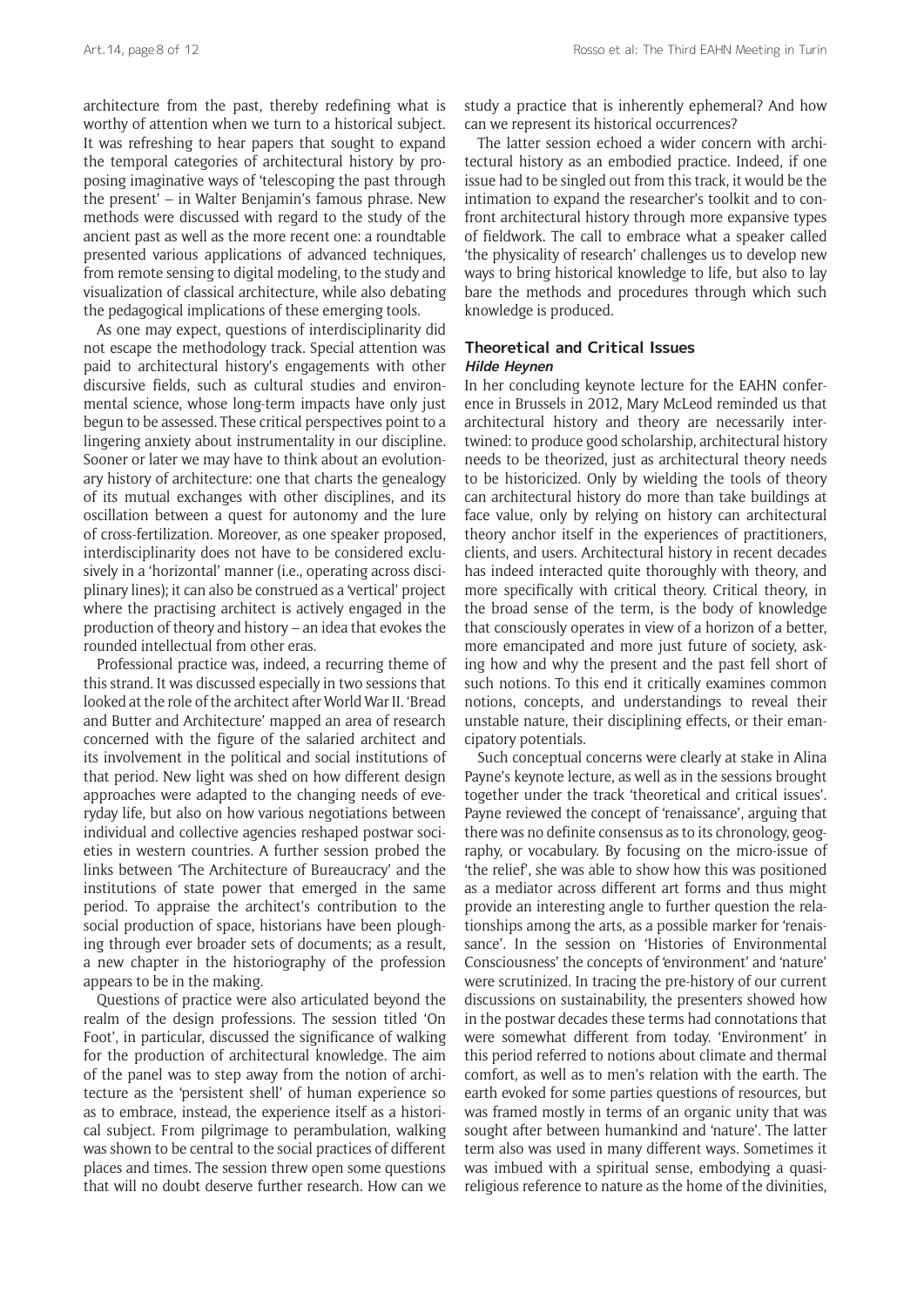at other times, nature was related to a human scale, and presented as something that was to be directed, controlled and instrumentalized. In both cases, however, the idea that nature would confront humankind with 'limits to growth' was not yet fully part of the discourse.

The session 'Architecture and Conflict, c. 300–c. 1600' highlighted several approaches for understanding the 'agency' of architecture in contested situations. Some presenters stressed how architecture can be used as an instrument of unification, enforcing a sense of identity upon a recently conquered region (as, for example, brick architecture with its specific motives did for Siena). Others zoomed in on architecture's performative powers, by showcasing, for example, how specific building interiors in Constantinople's Great Palace were the stages for diplomatic ceremonies, easing the way for negotiations by consciously emulating certain spatial characteristics of ceremonial interiors in Sasanian Iran. This session was not explicitly 'theoretical' in nature (theoretical concepts were made subservient to an encompassing narrative), but demonstrated very well how recent fascinations in theory, such as agency and performativity, can productively be used as tools to develop rich interpretations of historical materials.

Theory was more explicitly the focus of the other three sessions in this track. Different conceptualizations of 'the origins of architecture' were the topic in the session on primitivism in the 18th and 19th century. This session pitched Laugier's well-known primitive hut against alternate understandings which recognized architecture's origins either in megalith structures and worship rituals (Coussin), or in crafts (Semper), or in the cultivation of the land (Préfontaine).

The two last sessions added an explicitly political dimension to conceptual and theoretical discussions. Socialist postmodernism was questioned from different angles. If postmodernism was indeed 'the cultural logic of late capitalism', as Fredric Jameson famously claimed, what are we to make of its equivalent under socialism in Eastern Europe? If it was a reaction against modernism, was this reaction inspired by dissent with the political regime or rather by appeasement? Case studies in the USSR, East Germany, Poland, and Yugoslavia showed how different logics were at work in different situations, depending on very specific economic, social, cultural, and political contexts. The last session of this track, which focused on anarchist urbanism, discussed various moments of encounter between architecture and anarchism in the 19th and 20th century. Whereas one might assume that there is some affinity between architecture (as 'archè-tekton' dealing with first principles of construction) and the state (as the construction of the body politic), an-archism, as the refusal of first principles, seems to oppose both architecture and the state. The moments of encounter between architecture and anarchism therefore produced remarkable aporias and paradoxes, for example, in the work of Taut, Lefebvre, or Geddes. The potential of architecture to represent utopia was especially shown to often be engaged in contradictory ways within anarchist discourses on the

society-to-come, as in the drawings of Josiah Warren or in the projects of Hector Horeau.

#### **Twentieth Century Elvan Altan Ergut**

The 20th century has emerged in the EAHN conference of 2014 as a field that is widely studied in current architectural historiography. In addition to the four sessions and one roundtable in the 'Twentieth Century' track, making a total of 25 presentations, many of the papers in other sessions also presented studies on the topic, defining the 20th century as an important area of study for architectural historians. Although various chronologies were covered in the sessions within this track, from the early to contemporary decades, the period after the Second World War appeared as a current topic of wider analysis. The literature on the historiography of postwar architecture, and of more recent architecture – call it postmodern or else – is still limited; yet, as presentations in the conference confirmed, studies have been developing, especially if published works in local languages are also taken into consideration. It could clearly be argued that the EAHN conference provided a platform for these local studies to share their findings and discussions with the wider architectural history audience, in line with the founding aims of the network itself.

Among the studies on postwar architecture, on the other hand, those on the socialist contexts took a prominent place in the 'Twentieth Century' track of the conference – and the presence of papers on this topic in sessions of other tracks should also be mentioned here again. Capitalist contexts of European countries were also the focus of analysis in some others. Hence, many of the studies presented could be defined with reference to political and economic frameworks they appropriated in their analyses and discussions. Almost all of the papers presented significant analyses of architecture and the ideological inputs of different regimes, as well as the wider means of relations of the public with the state – socialist, welfare, or capitalist – and also other possible authorities in these systems, such as financial global actors.

On the other hand, it should also be pointed out that the presentations opened quite a wide perspective by discussing the role of these relations among authorities and the public in architectural production. The speakers introduced a variety of issues that prompt historiographical analyses into new venues beyond the conventional focus on buildings, their architects, or styles.

'Modern architecture', the catchword of the 20th century, was not emphasized frequently in the sessions; or rather, the discussions did not specifically concentrate on such a framework – and if they did, they provided other lenses than the conventional to evaluate the 'modern' in architecture. Diverse keywords helped in the analysis of the meaning and role of architectures produced in processes of different relations between the public and political and economic authorities.

Instead of analyzing buildings as single entities, for example, most of the papers of the track discussed the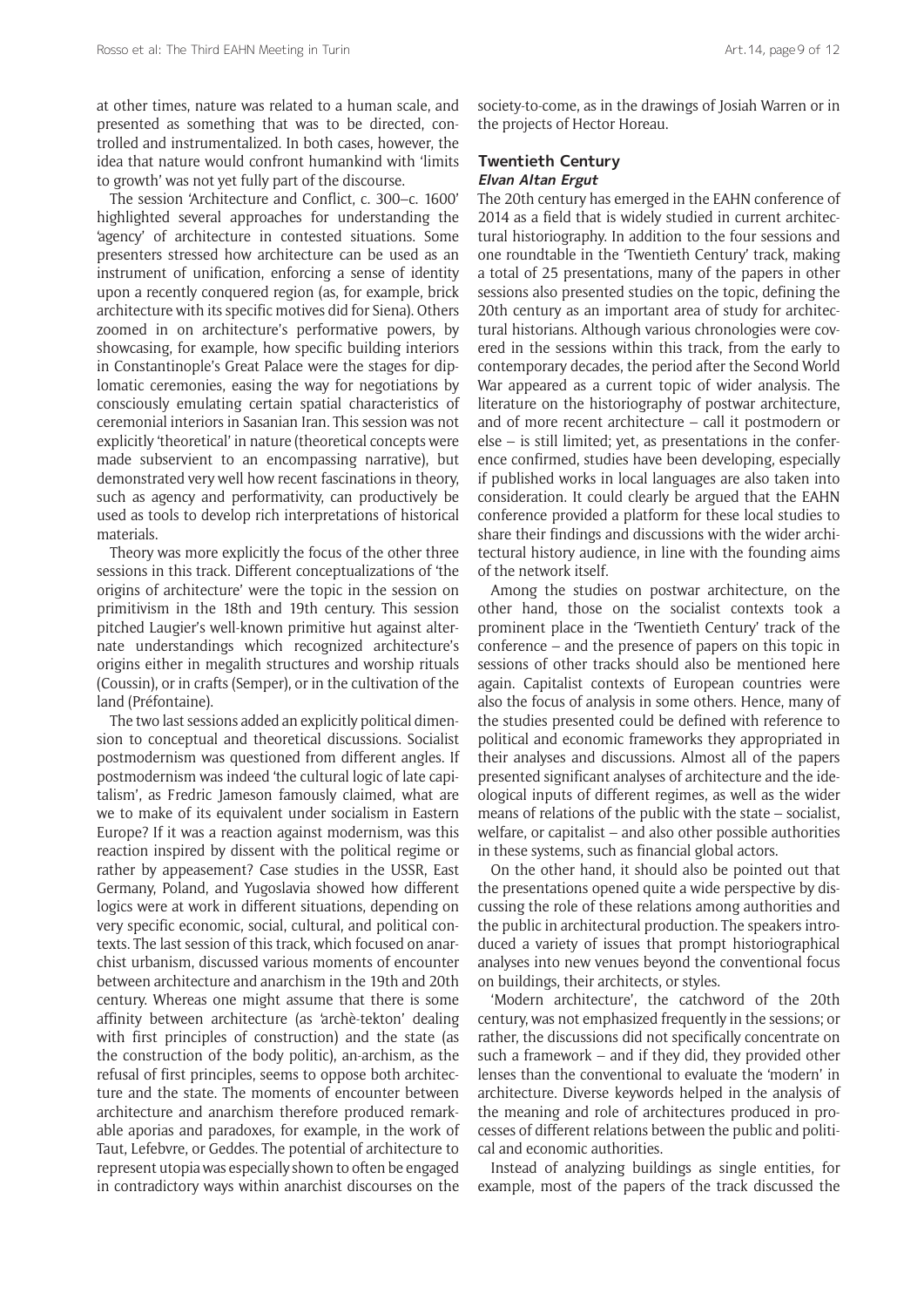meaning and role of architecture and space, mainly of public space, in wider frames via the processes of urban planning, town planning, and conservation, aiming to understand the effect of urban transformation or the role of history in that – such as in the roundtable on post-industrial city centres. Discussions of 'everyday use' in public space included cases not covered by conventional historiography, as in the session on shopping centers. Some papers chose to discuss architecture and space beyond the meaning and role controlled by political and economic authorities by introducing into the lens of other fields, such art, as in the session on artistic dislocations of architecture. Another approach focused on architects, the producers of architectural space, 'deconstructing' their unified identities to understand instead the multiple real identities they acquired, questioning the role of such differences in the process of architectural production and the final architectural product. The papers in the session on women architects was exemplary, introducing the issue of the gender of the architect.

The open session titled 'Strategies and Politics of Architecture and Urbanism after World War II' was like a summary of the 20th-century studies presented in the conference. These papers emphasized the production processes of single buildings, introducing analyses of the so-called 'everyday building'. They also widened the analyses on the architect by acknowledging the existence of other actors, such as the 'architect-builders' who were most influential in the production of the built environment. The session also contributed to the discussion of 'controlled' architectural stylistic production by analyzing architecture as a process of resistance.

The role of multiple actors in the creation of the built environment emerged as a recurring theme, conveyed through multiple perspectives. Such variation in perspective also appeared in sessions that brought cases from different contexts together. Corresponding to the aims of EAHN as an institution, the presentations in this track were mainly of European cases – western, middle, and especially eastern, as mentioned earlier. The chairs in this track provided a noteworthy discussion platform for the relationship between different actors and geographies. The hope is that future EAHN meetings will include more non-European cases and thus build upon the productive comparative ground for historiographical analyses of 20th-century architecture that this conference provided.

# **Circulation of Architectural Knowledge and Practices Ruth Hanisch**

The track 'Circulation of Architecture Knowledge and Practices' united five sessions relating to problems of transfer and how this transfer triggered transformations.

The session 'Afterlife of Byzantine Architecture in the Nineteenth and Twentieth Century' examined the revival of architectural forms from the Byzantine Empire in Europe and America. Greek Nationalists and French Reform-Catholics of the Pilgrimage Movement in the late 19th century, Jewish communities in the United States in the 1920s, as well as English Catholics in the 1960s, all referred to Byzantium to demonstrate their distinction from their environment. These Byzantine references were applied with different motivations, but a common aim seems to have been to find an alternative to the Greek and Roman antique traditions allowing for distinction but still remaining within (or at the fringe of) the established frame of the European tradition. On the other hand, the Byzantine model offered a lot of potential for different reform movements, especially the accentuation of the mass and the control of light.

The session on 'Lost (and Found) in Translation: The Many Faces of Brutalism' demonstrated how Brutalism, a very English reaction to international modernism, was globally adopted. The 'translation' into different national, climatic, aesthetic, and technological 'languages' changed the face of Brutalism. With their housing projects on the outskirts of Paris, the AUA (Atelier d'Urbanisme et d'Architecture) projected Reyner Banham's concept of Brutalism back onto Le Corbusier's Unité in Marseille. In Australia Brutalist architecture could demonstrate the biographical, institutional, and cultural closeness to the Commonwealth, especially London, England (although in later years with an 'distinct Antipodean strain'). In Angola, Vieira da Costa's Veterinary Academic Hospital formed an 'overlap between Brutalism and Africanism'. An international competition for the reconstruction of Skopje after the earthquake of 1963 (won by Kenzo Tange) and the engagement of local architects (who like Georgi Konstantinovski studied at Yale) made the town into the 'Brutalist capital of the world'. A close reading of two examples of 'brick Brutalism' (Sigurd Lewerentz, Markuskirk, Stockholm, in Sweden, and Eladio Dieste, Church of Christ Worker, Atlantida, in Uruquai) pinpointed strong similarities.

In taking a climate zone as common ground, the track 'European Architecture and the Tropics' demonstrated a very promising approach. It proved how comparable certain aspects of building and infrastructure can be even while appearing in places as far apart as Africa, China, India, and Australia. At the same time 'tropicality' can be seen as a changing historic concept of an 'environmental other'. The cultural interpretation of the climatic factors formed the main interest in the presentations, which very often proved to be surprising. The so-called Afro-Brazilian Style in Lagos was shown to be of Portuguese (and in parts English) origin. An open-minded pragmatism in the use of the 'matshed' system – an indigenous southern Chinese construction – was only gradually replaced by the employment of European construction methods in Hong Kong during the 1840s. In tropical Australia the adversities of the climate were thought to produce a 'tropical type' of white Australian people, with help of an acclimatized architecture. The 'kinship of tropical architecture and tropical medicine' was investigated with help of British guidebooks, pamphlets, and government reports on the major cities in India.

In a similar way, the session 'Southern Crossings: Iberia and Latin America in Architectural Translation' took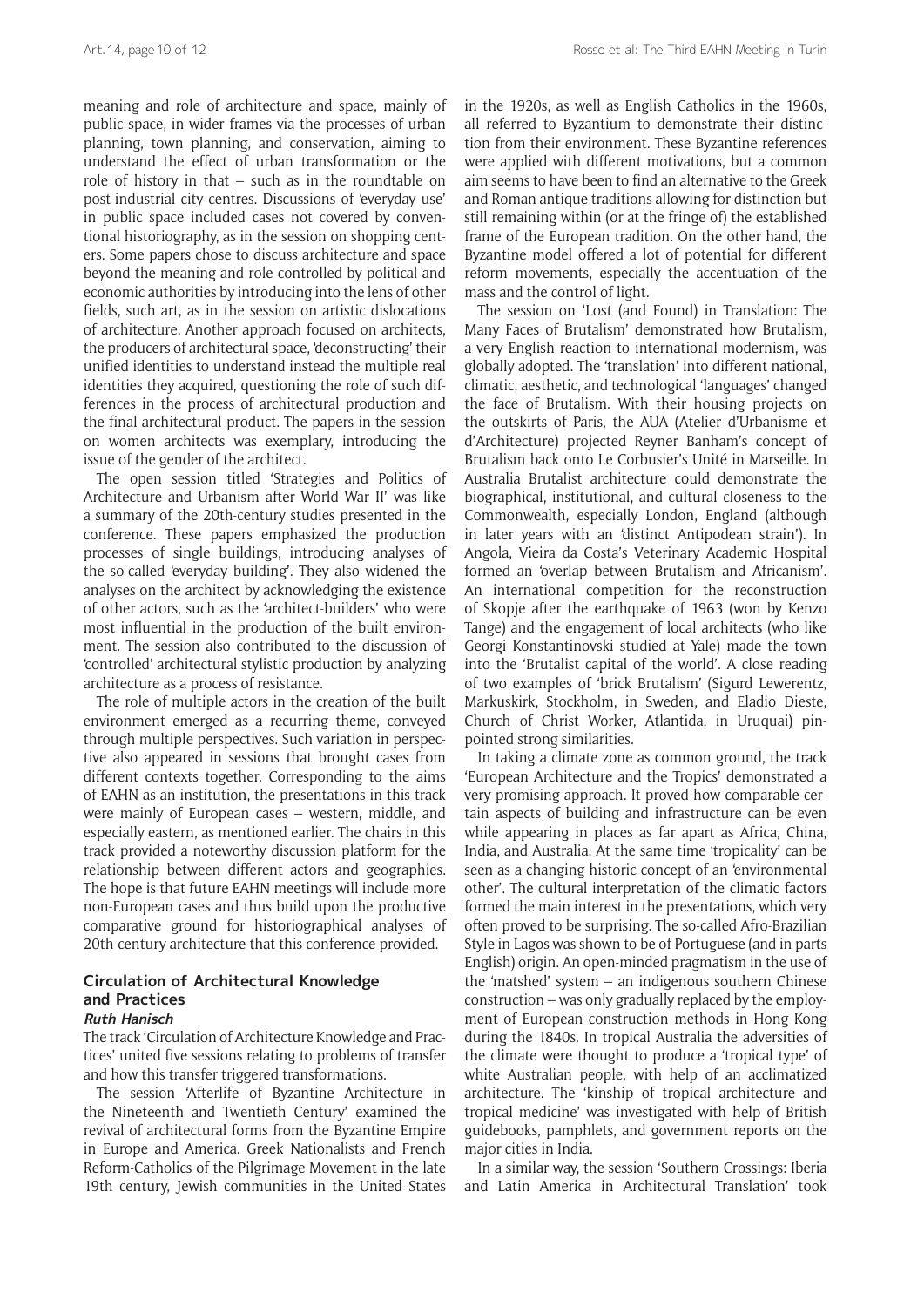language and colonial history as the basis for the examinations of overseas transfers. The close bilateral cultural relations between Spain and Portugal and their former colonies in Latin America are traceable in the architecture of the 20th century, thus proving the 'longue durée' of colonialism. The discussion of Lúcio Costa's book, *Razões da nova arquitetura* (1934), provided the framework for the discussion of a specific tolerant southern position on modernism. It was followed by an investigation of the impact of the first Spanish translation of Giulio Carlo Argan's book, *Walter Gropius e la Bauhaus* (1957), in the labile political climate of Post War Latin America. Biographical connections also worked bilaterally; the Mexican Félix Candela studied in Madrid to become one of the world's leading experts in concrete laminated structures back in Mexico. During the Franco regime many Spanish architects fled to Mexico, whereas Antonio Bonet re-emigrated to Spain after his Barrio Sur urban project failed in Buenos Aires. Unlike the European exodus of architects during the National Socialist regime, these emigrants were obviously supported by the long established cultural links and the common languages.

A different aspect of circulation was discussed in the section 'Building by the Book? Theory as Practice in Renaissance Architecture'. The presentations discussed the tangible influences of treatises on the construction, reconstruction, and regulation of buildings and cities, such as the impact of Serlio's seventh volume on architecture, *Restauramenti e restitutioni di case*, on the reconstruction of Ferrara after the earthquake of 1570. The Order of the Capuchins produced several architectural treatises to ensure the widespread, remote convents were built according to their constitution. Francesco Laparelli backed his plans for the 'City of the Order', La Valetta, with an architectural treatise. Together they formed his legacy for the construction of the fortified city after his departure. So the theoretical books facilitated the circulation of architectural practices.

The track 'Circulation of Architectural Knowledge and Practices' demonstrated valuable results in an ongoing effort to replace the Euro/American-centred view of architectural history with a more balanced description that embraced exchanges among all continents in a 'global turn'. To complete the circle, however, we would have to take more into account the various influences the world has had on European and American architecture. This would imply reinvestigating our concepts of architectural eclecticism from the 18th century onwards. Why is using an Indian dome in England considered as folly while using a Renaissance arch in India a sign of significant influence? Maybe we should look more closely at interior design and crafts, because as Alina Payne observed in her keynote lecture, it was often the small things that travelled easier.

# **Conclusion**

# **Michela Rosso**

In his concluding remarks to the 2010 EAHN Conference in Guimarães, Antoine Picon began by calling into question the appropriateness of the term 'European' to qualify an association of academics, architects, and professionals concerned with architectural history. Moreover, he argued how 'Europe, far from being a stable entity or field, appears rather as an open question, a question around which scholars from extremely diverse origins can gather and exchange' (Picon 2010, 7–8; Mengin and Dettingmeijer 2007). As Mark Crinson has recently highlighted, the emergence of the EAHN and of other European-wide architectural history groupings and journals, such as *[European Architecture Beyond Europe](http://dev.abejournal.eu)*, raises the issue of how strongly Europe, either as a geographical or intellectual entity, might be a core element of our work (Crinson 2015). The question opens up possible paths of reflection that will be addressed at the forthcoming Dublin Conference. Is there anything like a 'European architectural history', for example? Which specificities, if any, could we attach to such a history? What would be the potentials and limits of foregrounding Europe as a research framework in architectural history? How would such a framework interact with the uncertainties currently undermining the European political and economic project?

Further issues were at stake at the Turin meeting. For example, one of the recurrent threads that ran throughout the conference was the tension towards reformulating – and at once widening – the objects of the discipline: scholars have not only expanded the timeframes of their analysis towards 'younger' histories, but have also considerably increased the range of criteria that define the eligibility of specific subject matters to enter the realm of architectural history. Thus, relatively little time was spent on the acknowledged authorial figures of the history of architecture and urbanism, while a number of sessions turned their attention from object masterpieces and monuments (and their authors) to more anonymous structures and the – hitherto neglected – histories of everyday practices. The conference showed how historians of architecture are definitely downplaying the myth of the architect as artist in favour of the complexity of patronage relations and professional interactions. The question of the building's authorship was reframed in a variety of ways. Some papers treated buildings as complex 'architectures of interactions'; as collaborative practices of architects and craftsmen; or as political objects materializing disputes of power. Others studied the relations between élite architectural discourses and local construction practices; image strategies and practical functions; architectural theories and iconographic programs; symbolism of spaces and ceremonies of power.

Reception theory has only sporadically entered the field of architectural historiography, resulting in a number of remarkable works (Stead and Garduño Freeman 2013; Klein and Louguet 2002). Hence, this emerging interest was reflected in a few papers in the Turin's conference, in which urban and architectural facts were reappraised not through the theories and practices of their production – their policy-makers and designers – but from the perspective of their recipients. By focussing on the ways in which buildings are – and were – perceived, criticized, and even ridiculed across their expanded social lives that occur after